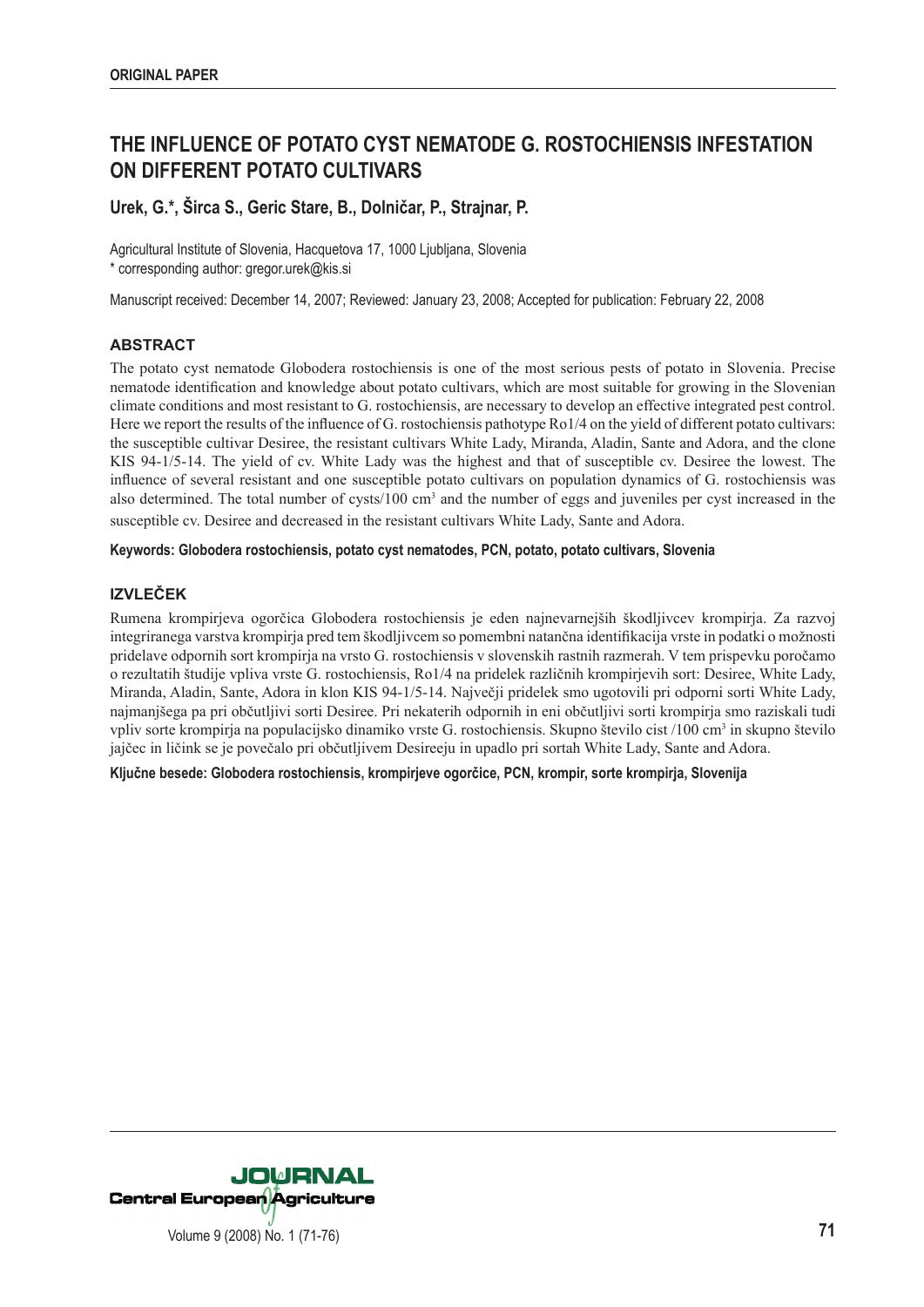#### **POVZETEK**

Krompir je v Sloveniji pomembna poljščina. Površina, ki mu jo namenjamo ni vedno enaka in se je v zadnjih letih zelo zmanjšala. Po podatkih Statističnega urada Republike Slovenije smo v letu 2005 pridelovali krompir na 6.306 ha oziroma na 3,6% orne površine. Povprečni hektarski pridelek je bil ocenjen na 22,9, skupni pridelek pa na 144.714 t. Krompir je dovzeten za napad različnih rastlinskih bolezni in škodljivcev, med katerimi so izredno nevarne krompirjeve ogorčice (rumena in bela), ki lahko resno ogrozijo nemoteno pridelavo krompirja. Na rumeno krompirjevo ogorčico smo v Sloveniji prvič naleteli leta 1971 v vasi Dobrava pri Dravogradu, kasneje pa še v Libeličah pri Dravogradu leta 1999, Šenčurju pri Kranju leta 2000 ter na Okroglem pri Zlatem polju leta 2003. V letu 2004 smo ugotovili napad G. rostochiensis v Posočju (dolina Trente, Bovško do Kobarida), v letu 2006 pa tudi na območju Čepovana blizu Nove Gorice. Kot varstveni ukrep pred razmnožitvijo in širjenjem krompirjevih ogorčic lahko učinkovito izrabljamo uvajanje odpornih sort krompirja, prilagojenih obstoječim biološkim rasam krompirjeve ogorčice. V okviru tega prispevka smo želeli ugotoviti katere sorte so najbolj ustrezne za podnebne oziroma rastne razmere v dolini Trente, kjer je rumena krompirjeva ogorčica (biološka rasa Ro1/4) v Sloveniji najbolj razširjena. Želeli smo ugotoviti vpliv škodljivca na pridelek krompirja oziroma vpliv preskušanih sort krompirja na populacijo rumene krompirjeve ogorčice. Poskus je potekal na njivi z visoko navzočnostjo cist G. rostochiensis (biološka rasa Ro1/4), zasnovan pa je bil v petih naključnih blokih. V poskusu smo preskusili sedem različnih sort krompirja z različno stopnjo odpornosti na G. rostochiensis: občutljiva sorta Desiree, klon KIS 94-1/5-14 ter na Ro1/4 odporne White Lady, Miranda, Aladin, Sante in Adora. Na koncu rastne sezone (september) smo poskus izvrednotili. Ugotovili smo, da G. rostochiensis ne vpliva le na pridelek krompirja, temveč tudi na kakovost pridelka oziroma na velikost krompirjevih gomoljev. Najbolj se je izkazala sorta White Lady, ki je dala statistično značilno največji pridelek, njej pa so sledile sorte Sante, Miranda, Adora in Aladin. Najslabši pridelek smo ugotovili pri klonu KIS 94-1/5-14 in sorti Desiree. Ugotovili smo tudi, da različne sorte krompirja vplivajo na populacijsko gostoto in vitalnost G. rostochiensis. Medtem, ko se je število cist G. rostochiensis pri sorti Desiree po izkopu krompirja povečalo na 396 % začetne populacije, se je njihovo število pri sortah White Lady, Sante in Adora zmanjšalo na 54 %, 59% oziroma 79% začetne populacije.

### **1. INTRODUCTION**

Potato is an important crop for Slovenian agriculture. It is produced mainly in the lowlands of the northern, north eastern, central and south eastern part of Slovenia. The area which is set aside for potato production has been decreasing since the 1990s. Potato production in Slovenia in 2005 occupied 6.306 ha, which is 3,6% of the arable land (Statistical office of the Republic Slovenia). The official estimate of average yield was 22,9 tons/ha and the total production 144.714 tons in 2005.

As in many other countries of the temperate region, potato is one of the most important foodstuffs also in Slovenia. It is an essential part of every day's diet because of its applicability and its nutritive value. The potato crop is very sensitive to many plant pathogens and diseases such as Synchytrium endobioticum (Schylbersky) Percival, Phytophthora infestans (Mont.) de Bary, Streptomyces scabies (Thaxt.) Waks. Et Henz. , Corynebacterium sepedonicum (Speick.) Dows., Pseudomonas xanthochlora (Schuster) Stapp., Leptinotarsa decemlineata Say, Melolontha melolontha Fabricius, Phthorimaea operculella Zeller, Ditylenchus destructor Thorne, Globodera rostochiensis (Woll.) Behrens, G. pallida (Stone) Behrens, and a number of potato viruses. The potato cyst nematode G. rostochiensis has influenced the potato production in Slovenia since 1971, when it was first discovered in Dobrava near Dravograd [4]. The nematode invades potato roots, causing damage which reduces the root growth, the uptake of nutrients and water, and hence the top growth, light interception and tuber yields [11]. The reduction of yield is proportional to nematode population density at planting [9] but is also affected by environmental factors such as soil type [11]. After the first finding in Dobrava near Dravograd (1971), G. rostochiensis was also found in Libeliče near Dravograd (1999), Šenčur near Kranj (2000), Okroglo near Zlato polje (2003), Žabnica near Kranj (2004), Posočje the Trenta valley (2004) and Čepovan near N. Gorica (2006). We noted that the distribution of G. rostochiensis coincided with the narrow crop rotation and the reduced crop diversity. Posočje is a typical area where potato is produced mainly in monoculture. Therefore, alternative ways of potato production have been investigated, which could be acceptable for people in that region where the available arable land is very limited.

The aim of our work was to define which potato cultivars are the most suitable for growing in the climate conditions around Posočje and the most resistant to the prevalent G. rostochiensis in the region at the same time. Therefore, a study of the influence of different potato cultivars on the population density and viability of G. rostochiensis field population under these conditions has been carried out.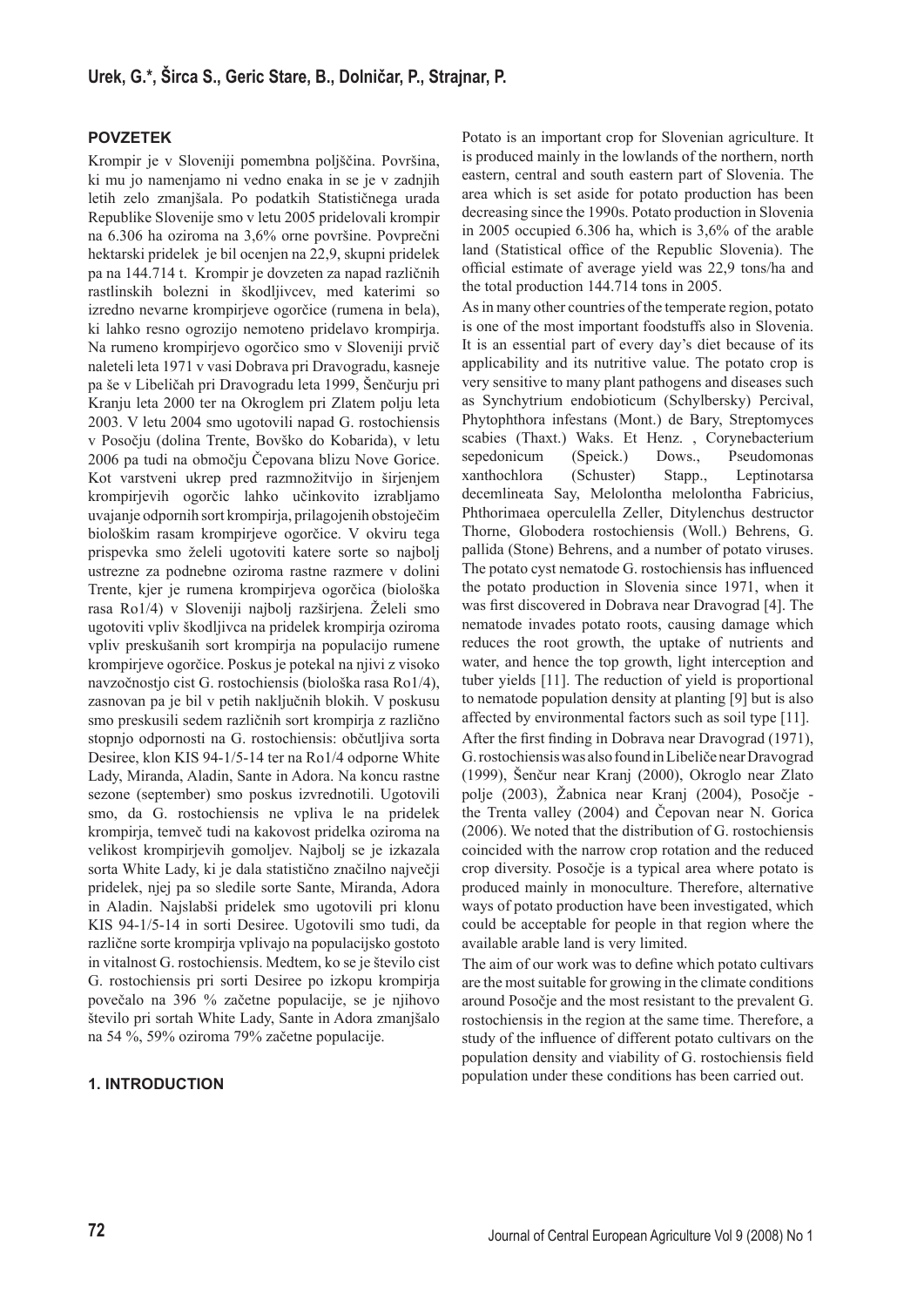| Mean monthly air temperatures $(T (^{\circ}C))$ |        |      |       |       |       |       |       |       |      |            |        |                               |
|-------------------------------------------------|--------|------|-------|-------|-------|-------|-------|-------|------|------------|--------|-------------------------------|
| Jan                                             | Feb    | Mar  | Apr   | May   | Jun   | Jul   | Aug   | Spt   | Oct  | <b>Nov</b> | Dec    | Yearly<br>mean<br>air<br>temp |
| 1.2                                             | $-0.5$ | 4.2  | 9.0   | 14.9  | 18.1  | 19.4  | 17.6  | 15.3  | 10.2 | 4.0        | $-1.1$ | 9.3                           |
| Monthly rainfall sums (mm)                      |        |      |       |       |       |       |       |       |      |            |        |                               |
| Jan                                             | Feb    | Mar  | Apr   | May   | Jun   | Jul   | Aug   | Spt   | Oct  | <b>Nov</b> | Dec    | Yeraly<br>rainfall<br>sum     |
| 3.9                                             | 14.4   | 40.5 | 162.4 | 114.6 | 102.3 | 224.2 | 175.6 | 105.6 | 176  | 152.9      | 146.6  | 1419                          |

Table 1: Mean monthly air temperatures (°C) and monthly rainfall sums (mm) in Trenta in 2005 (Environmental Agency of the Republic of Slovenia)

### **2. MATERIALS AND METHODS**

The trial was established in the Trenta valley at the site which was heavily infested with G. rostochiensis (pathotype Ro1/4). Potato has been grown mainly as monoculture on that field. The soil type at the field was defined as rendzik leptosol. The details of the climate (temperatures and monthly rainfall) in the year of the trial are given in Table 1. The complete randomized block design with seven treatments in five repetitions was applied. Seven potato cultivars were chosen that exhibit different degrees of resistance to G. rostochiensis: the standard susceptible cultivar Desiree, which is the prevalent variety in Slovenian potato production, and the resistant cultivars White Lady, Miranda, Aladin, Sante and Adora, and the clone KIS 94-1/5-14. The resistance data were published by Polgar et al. for cv. White Lady and by NIVAAP for the rest of the varieties [6,8]. The resistance of the clone KIS 94-1/5-14 was tested at the Potato research Institute in Havličkűv Brod, Czech Republic [2]. The plot size was 20 plants with planting density of 4,7 plants per m<sup>2</sup>. The plots contained two rows, 70 cm wide and 3 m long. The seed tubers were planted 30 cm apart in the rows. Extra rows were included and planted as guard rows and spray ways. Weed, aphid and blight control were applied according to the local farm practice, as well as the fertilization rates.

At the end of the season (in September), tubers were hand dug. They were graded in two grades: large tubers with tuber size over 5 cm (marketable yield) and small tubers which were smaller than 5 cm. Total yield and total number of tubers, the yield and number of tubers of each grade and the ratio between them were determined. The population size of G. rostochiensis in the soil was assessed at planting (Pi) and after harvest (Pf) by taking a soil sample of c. 250 g (made up of 30 cores (1,4/10 cm) from each plot. The samples were air dried in the laboratory, then further dried for 24 hours in a dryer at

35°C. Cysts were extracted by sieving through a 250 μm sieve and an improved ARS-USDA washing device [5]. The viability of G. rostochiensis cysts extracted from each soil sample was examined. The cysts from each soil sample were smashed and juveniles and viable eggs separated and counted using a binocular microscope.

### **3. RESULTS**

The influence of G. rostochiensis on the yield of different potato cultivars was studied. The potato yield in different potato cultivars is presented in the Graph 1. Significant differences were detected in total tuber yields. Cv. White Lady had significantly higher yield than other cultivars. It was 17,47 kg/plot, the ratio of large to small tubers (RLST %) was 83,6:16,4 and was higher than that of cv. Sante (12.9 kg; RLST  $% = 90.5:9.5$ ), Miranda (10.32) kg; RLST  $\% = 89:11$ ), Adora (10,29 kg; RLST  $\% =$ 88,3:11,7) and Aladin (8,84 kg; RLST  $\% = 87,2:12,8$ ). Total tuber yields for the cultivars (the clone KIS 94-1/5- 14 (8,74 kg; RLST  $\% = 74,1:25,9$ ) and cv. Desiree (8,51) kg/plot; RLST  $\% = 68,4:31,6$ ) were statistically different from that of cv. White lady, Sante, Miranda and Adora but not from cv. Aladin.

The total number of tubers was the greatest in cv. White Lady (221: 131 large and 91 small tubers) followed by Desiree (145:  $56 + 89$ ) which differed significantly from the former but not from the clone KIS 94-1/5-14 (136: 66  $+$  70) and Sante (129: 93  $+$  36). Sante was followed by Adora (102:  $64 + 38$ ), Miranda (100:  $65 + 35$ ) and Aladin  $(97: 62 + 35)$  which did not significantly differ between themselves but they differed from others.

The population density of G. rostochiensis influenced by some resistant cultivars (White Lady, Sante, Adora) and the susceptible cultivar Desiree was determined after the growing season (Graph 2). The initial population of G. rostochiensis cysts / 100 cm<sup>3</sup> soil sample increased with the growth of the susceptible cv. Desiree by 2,8 times.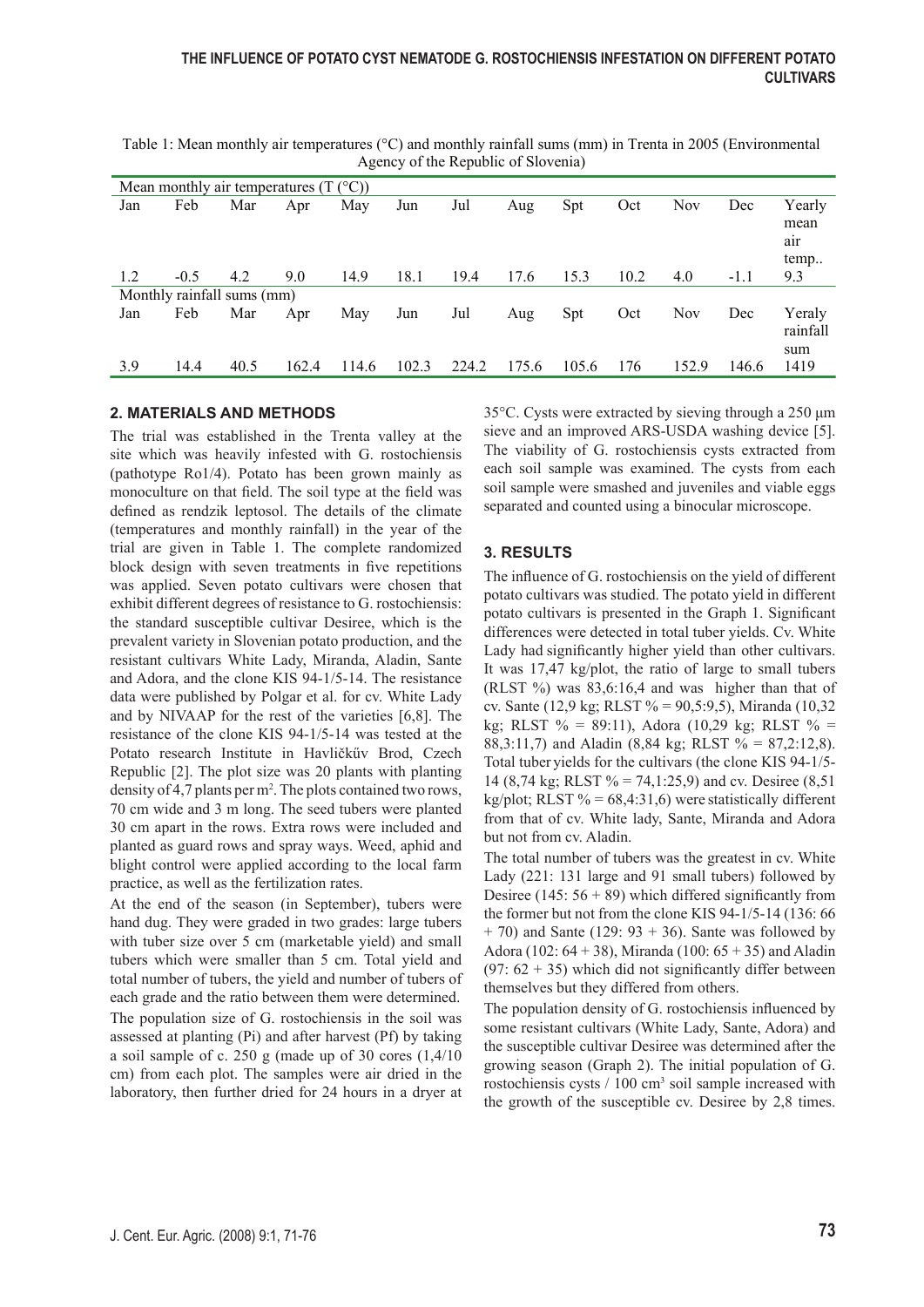

Graph 1: Potato yield in different potato cultivars



Graph 2: Total number of cysts of G. rostochiensis / 100 cm3 soil sample ( $Pi = 208 \pm 50$ )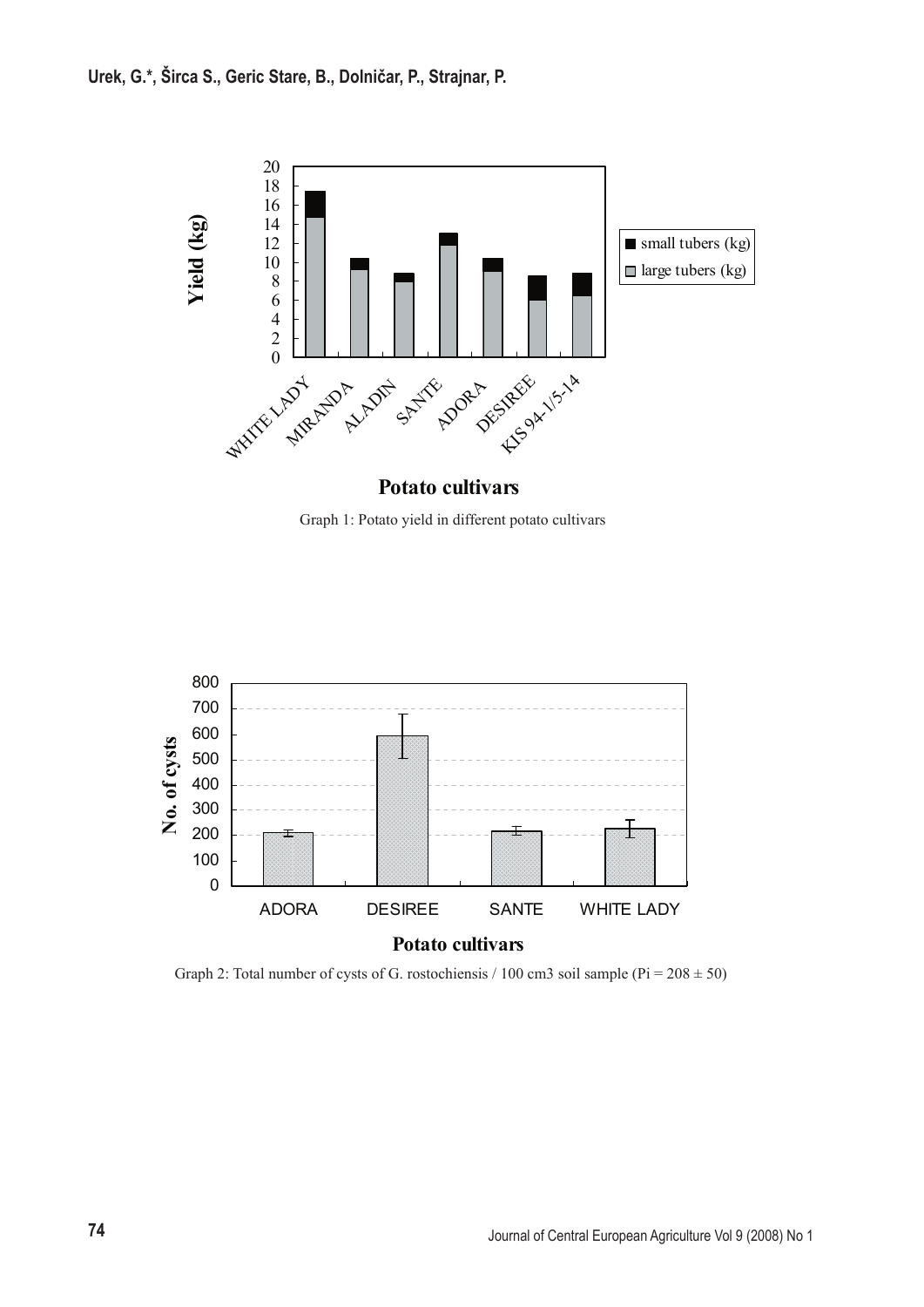

Graph 3: Total number of eggs and J2 of G. rostochiensis / 100 cm3 soil sample ( $Pi = 7013 \pm 2340$ )

No population density growth of G. rostochiensis was observed with the resistant cultivars studied; the final populations (Pf) did not differ significantly from the initial populations (Pi).

Beside the number of cysts, the total number of viable eggs and J2 larvae / 100 cm<sup>3</sup> soil sample was determined (Graph 3). While the average number of viable eggs and J2 larvae in the susceptible cv. Desiree rose significantly from the initial  $7.013 \pm 2340$  to the final  $27.786 \pm 6.118$  $(Pf/Pi = 3.96)$ , the Pf/Pi value in the resistant cultivars used in the experiment (White lady:  $Pf/Pi = 0.54$ ; Sante:  $Pf/Pi = 0.59$ ; Adora:  $Pf/Pi = 0.79$ ) decreased.

### **4. DISCUSSION**

The economic damage caused by G. pallida and G. rostochiensis can be severe. If left uncontrolled, these nematodes can cause up to 80% yield loss [1]. Light infestations can reduce the tuber size whereas heavy infestations reduce both the number and the size of tubers. Increasing restrictions on the application of nematicides and fumigants will necessitate the use of alternative methods of nematode control such as long crop rotations, catch crops and the use of resistant cultivars [3].

Within Slovenia, the control of potato cyst nematodes is legislated by the restriction of seed production on infested land. It is also required to grow potato in at least four year crop rotation on infested land where ware potato is

produced. In the areas where potato is produced mainly as monoculture it is recommended to grow resistant potato cultivars. The most effective way of reducing potato cyst nematode populations in infested soil is either to eliminate potato from crop rotation or to plant resistant potato cultivars.

While G. pallida has never been isolated from the arable soil in Slovenia, G. rostochiensis is a serious constraint on the production of potatoes by small-holder farmers, especially in the Trenta valley. Therefore, we tried to find out the way of sustainable potato production acceptable for people in that region where available arable land is very limited. Nematode resistant potatoes would reduce the pressure on cultivated land and significantly improve farmers' livelihoods.

So far, only one type of G. rostochiensis has been discovered in Slovenia (pathotype Ro1/4). Therefore the influence of this G. rostochiensis pathotype on the yield of different potato cultivars was studied. Our experiment confirmed several previous reports [7] that G. rostochiensis can directly reduce the yield of the susceptible potato cultivar Desiree and that the resistant cultivar White Lady is the most tolerant to nematode infection in Posočje (Trenta valley) where climate conditions are very specific for potato production. G. rostochiensis did not influence only the yield but also the average tuber size which is considered as one of the factors for tuber quality. Significant differences were